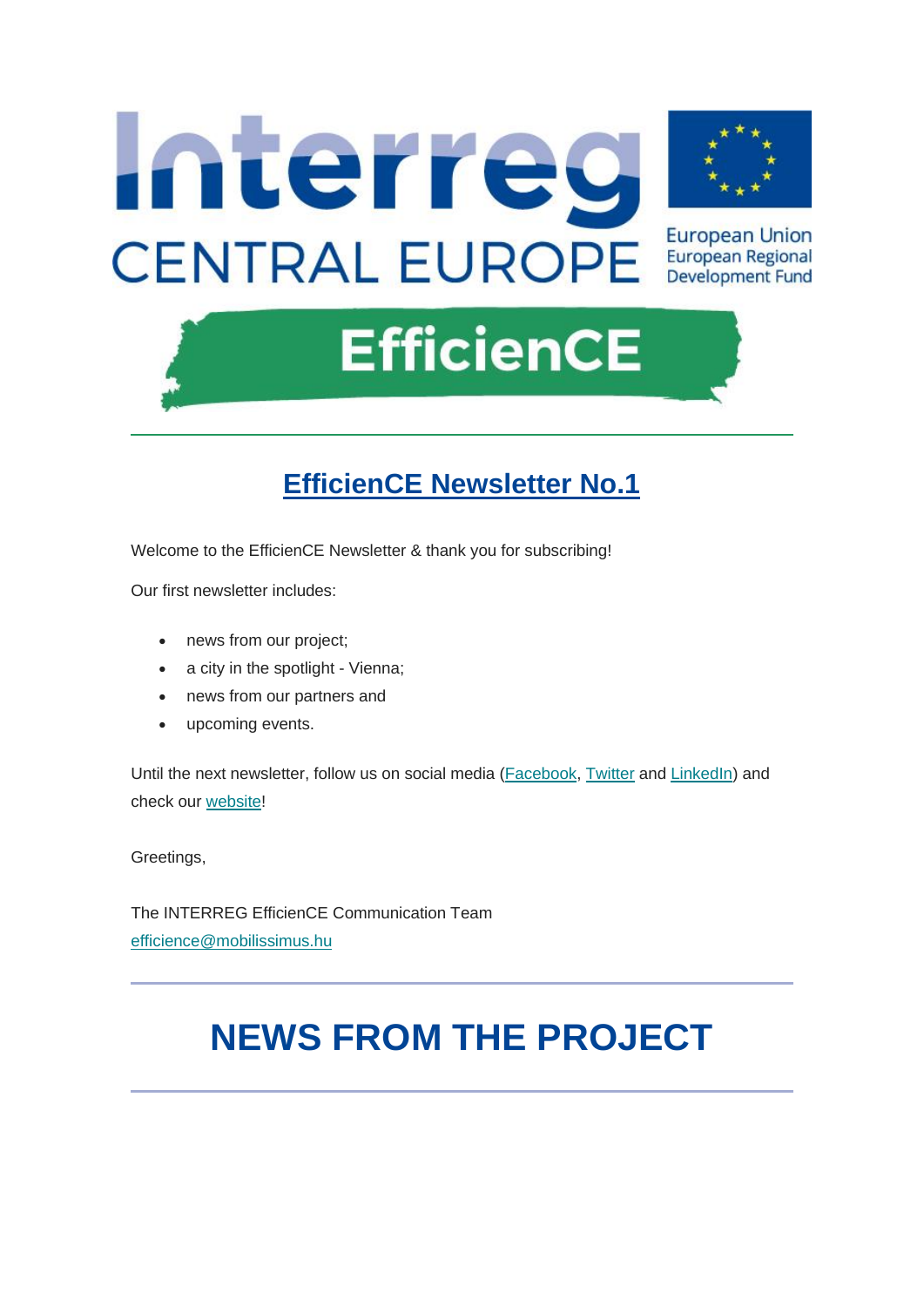### **[Kick-off meeting in Leipzig](http://www.interreg-central.eu/Content.Node/press-release-1.html)**

The project has started: city authorities, public transport companies, universities and sustainable mobility consultants join forces to explore and test energy efficiency measures and the role of renewable energies in public transport systems. >> Read more [HERE.](https://www.interreg-central.eu/Content.Node/press-release-1.html)



#### **[Join the EfficienCE Declaration!](https://www.interreg-central.eu/Content.Node/Declaration.html)**



You are kindly invited to show the commitment of your organisation towards energy efficiency and renewable energy in public transport by signing the EfficienCE declaration. The document and more information can be found [HERE.](https://www.interreg-central.eu/Content.Node/Declaration.html)

#### **[Partner meeting in Bergamo](https://www.interreg-central.eu/Content.Node/Partner-meeting.html)**

25 experts from the EfficienCE project got together in Bergamo for two days. During the first day each partners' progress was discussed. On the second day we held a transnational workshop on RES integration into PT infrastructure. >> Read more [HERE.](https://www.interreg-central.eu/Content.Node/Partner-meeting.html)

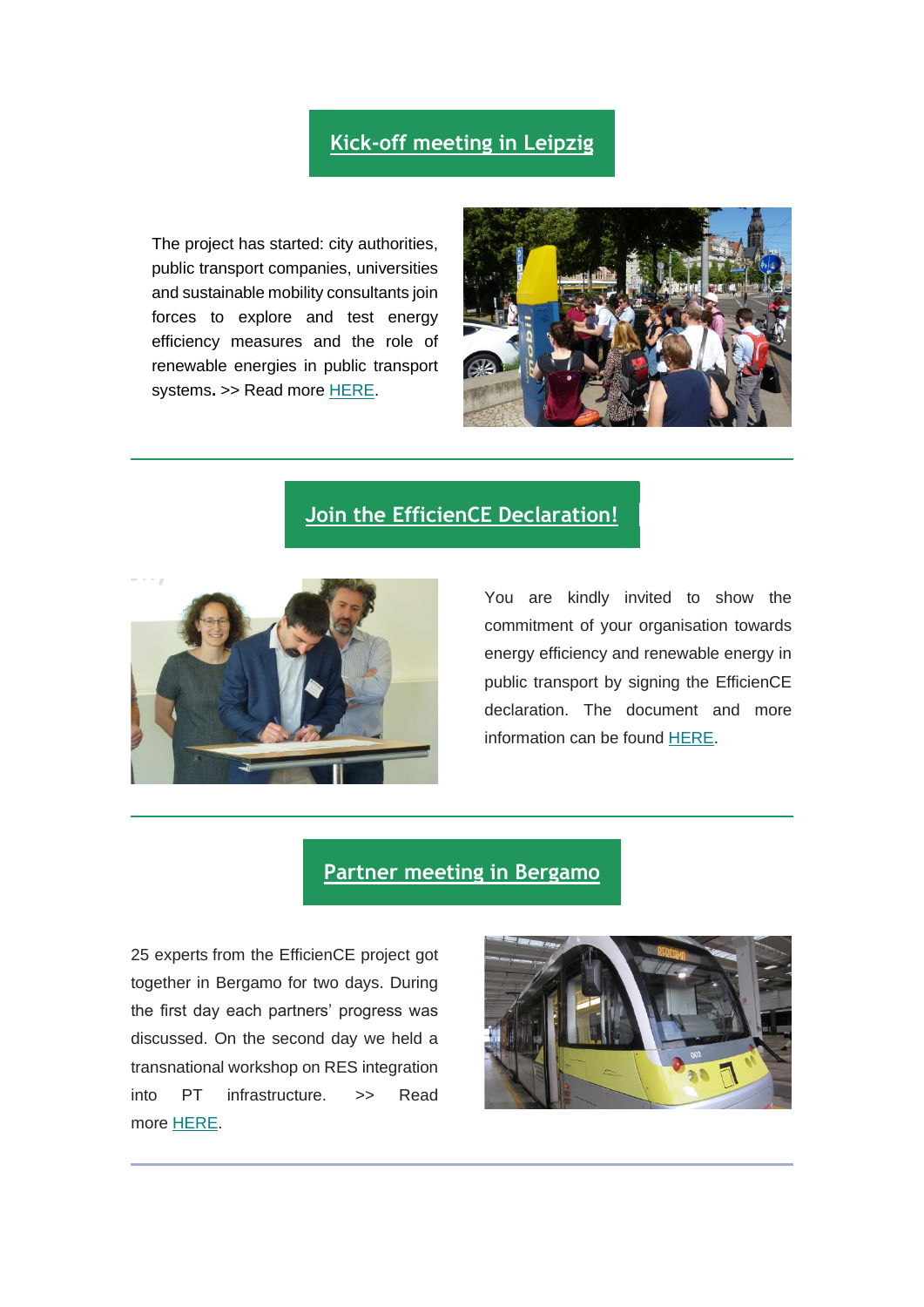# **CITY IN SPOTLIGHT: VIENNA**

## **[Première: Solar power from PV films lights up underground](https://www.interreg-central.eu/Content.Node/press-release-2.html)  [station](https://www.interreg-central.eu/Content.Node/press-release-2.html)**



Our first pilot project was implemented in Vienna. As part of its environmental efforts, Wiener Linien launched a unique pilot project: The first-time installation of special photovoltaic films on the roof of the underground station in the Ottakring district. >> Read more [HERE!](https://www.interreg-central.eu/Content.Node/press-release-2.html)

## **[CALL FOR APPLICATIONS](https://www.interreg-central.eu/Content.Node/call-for-user-forum.html)**

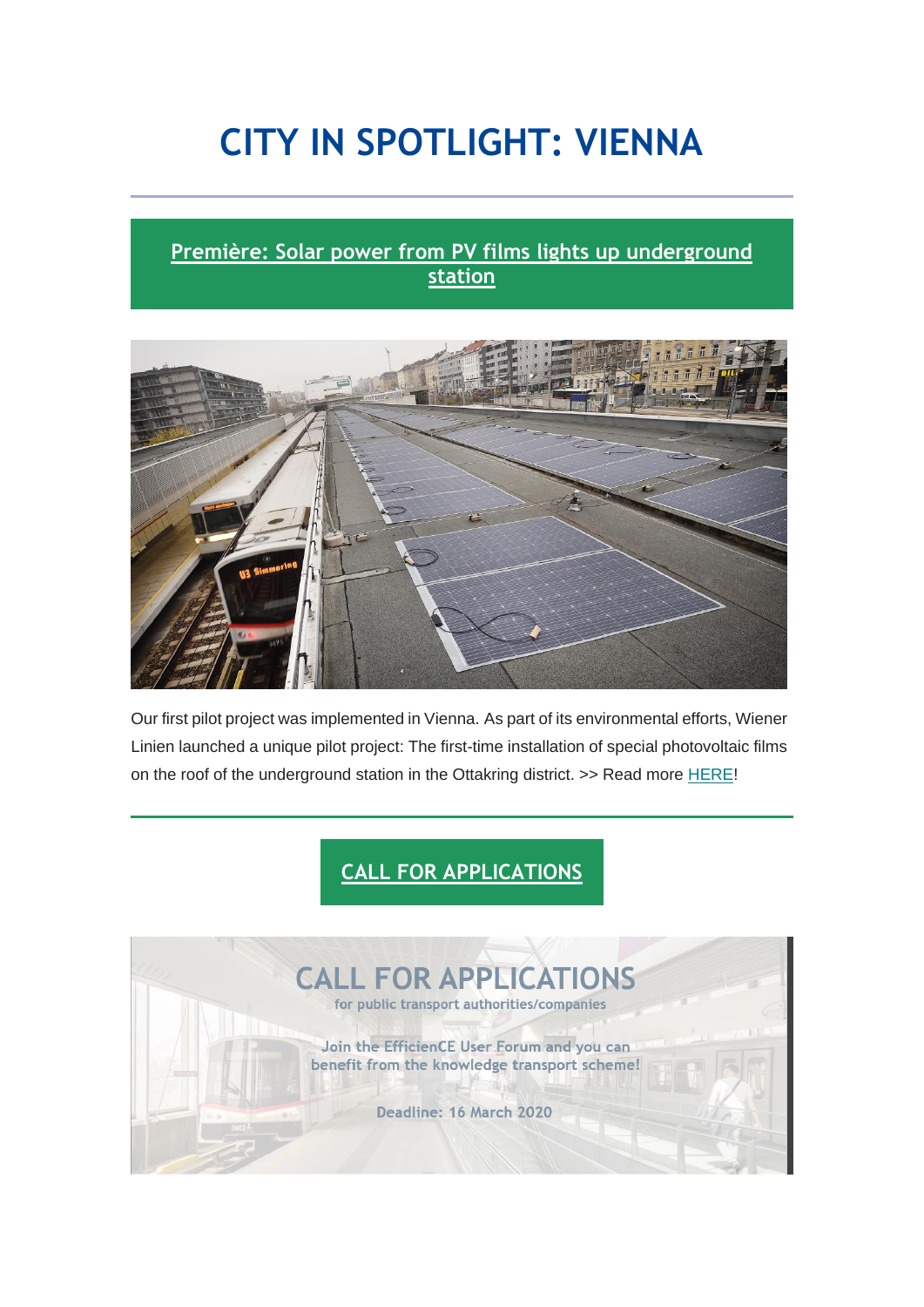This call for applications for the EfficienCE User Forum aims to select 9 public transport authorities/companies that are interested in realizing a pilot or adopting managerial approaches in energy efficient public transport infrastructure. The selected authorities/companies will benefit from a knowledge transfer scheme with EfficienCE partners for these pilots or approaches. For more details, click [HERE.](https://www.interreg-central.eu/Content.Node/call-for-user-forum.html)

## **NEWS FROM OUR PARTNERS**

#### **[The first ZERGE rolled out](https://mobilissimus.hu/en/news/first-zerge-rolled-out)**

On 6 November 2019 the first demand responsive minibus, called ZERGE (chamois), departed from one of the PT hubs in Zalaegerszeg. The aim of this new DRT service is to serve public transport in peri-urban areas where local buses are not available or residents can reach those bus stops

only with significant walking time. The minibus is operating during the pilot period for **free** thanks to the [SHAREPLACE](https://www.interreg-central.eu/Content.Node/SHAREPLACE.html) project, in which three partners are taking part: [City of](https://www.comune.bergamo.it/)  [Bergamo,](https://www.comune.bergamo.it/) [Redmint](http://redminteurope.org/) and [Mobilissimus.](https://mobilissimus.hu/) >> Read more [HERE.](https://mobilissimus.hu/en/news/first-zerge-rolled-out)





**[Workshop on data-mining & public transport infrastructure](https://www.interreg-central.eu/Content.Node/workshop.html)**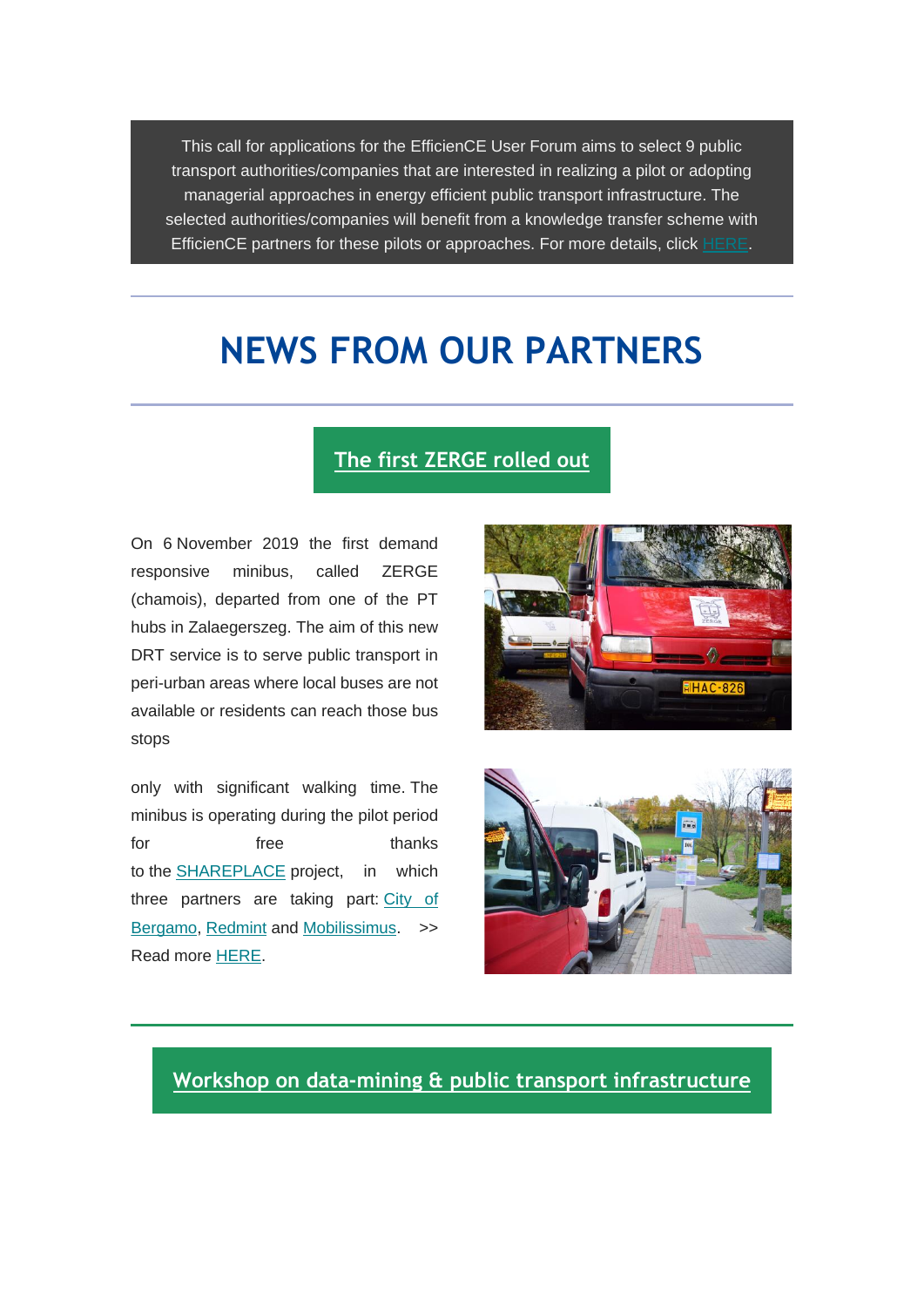

On 19 November 2019 a joint workshop by the [City of](https://www.leipzig.de/)  [Leipzig](https://www.leipzig.de/) and the [Leipziger](https://www.l.de/verkehrsbetriebe) [Verkehrsbetriebe](https://www.l.de/verkehrsbetriebe) (local transport company) took place. The representatives of different city departments (e.g. spatial planning, infrastructure planning, traffic management etc.) and from the LVB developed use cases for the use of data for a more energy efficient public transport infrastructure. The workshop was a first opportunity for the participants to discuss potentials and challenges for data-based planning. >> Read more [HERE.](https://www.interreg-central.eu/Content.Node/workshop.html)

### **[CAR: PKT Gdynia trolleybus transport operator on board for](https://www.sbcar.eu/)  [another innovative INTERREG project](https://www.sbcar.eu/)**

In November 2019 [PKT Gdynia](http://pktgdynia.pl/) joined an ambitious EU project CAR (Creating Automotive Renewal) implemented within INTERREG SOUTH BALTIC programme. At the moment the formalities connected with the accession of a new project parter are being completed. The city of Gdynia and [Gdansk University of Technology](https://pg.edu.pl/en/) are also the partners of the project. >> Read more [HERE.](https://www.sbcar.eu/)

# **UPCOMING EVENTS**

## **[Conferences, events](http://)**

- [Urban Future](https://www.urban-future.org/) (1-3 April 2020, Lisbon, Portugal)
- [City Trans Ukraine](http://citytrans-ua.com/) (2-3 April 2020, Kiev, Ukraine)
- The IRES 772nd [International Conference on Tourism, Transport, and](http://theires.org/Conference2020/Poland/2/ICTTL/)  [Logistics](http://theires.org/Conference2020/Poland/2/ICTTL/) (13-14 May 2020, Krakow Poland)
- [EU Sustainable](https://eusew.eu/) Energy Week (22-26 June 2020, Brussels, Belgium)